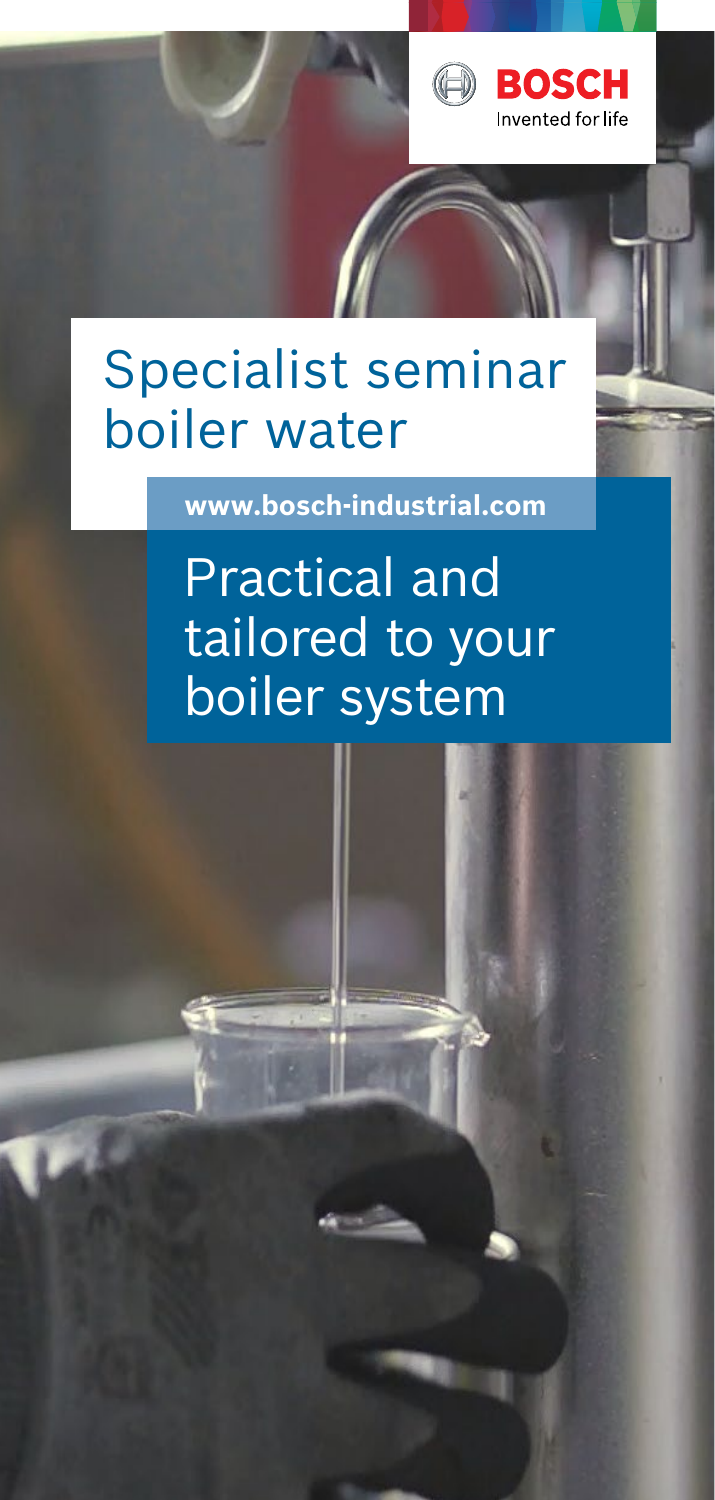

Operating faults or even damage to a steam boiler system are often caused by insufficient water quality. This results from incorrect water treatment, insufficient water analysis and/or inadequate monitoring of water quality.

Besides automated machinery and safety equipment, it is vital to have operating staff who are well trained and highly aware of hydrochemical factors to ensure the long-term operation of any system.

## **Training on site**

Our water training courses, held on your premises, are a fast, affordable and officially documented way of training your operating staff:

- $\triangleright$  At your premises no travel costs or travel time for your employees
- ▶ Directly at your boiler system making direct reference to the processes and the technology installed
- $\blacktriangleright$  Hear it from the water experts first-hand  $-$  our service professionals boast extensive experience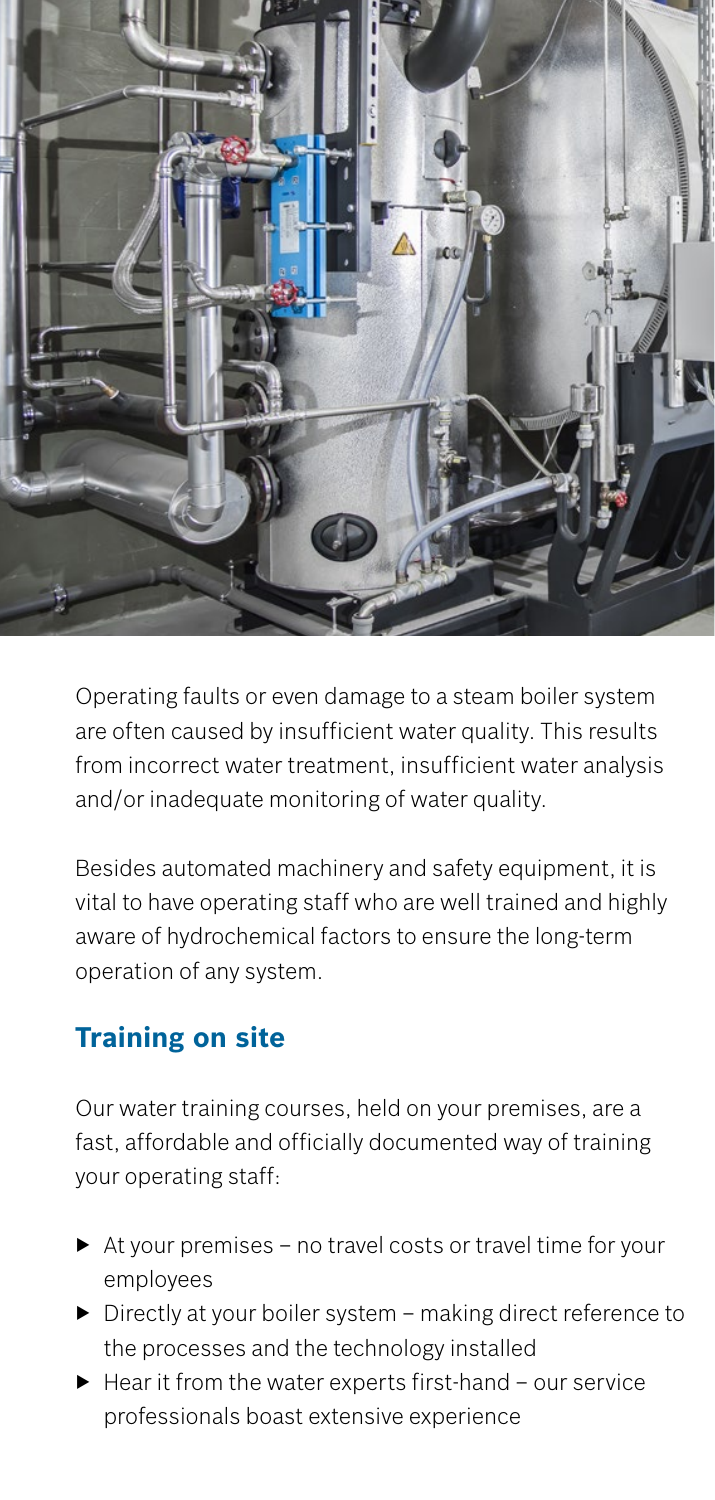

- ▶ A personalised certificate for your specific system and its components
- ▶ Workplace-related training of operating staff in handling chemicals in the area of boiler water in accordance with the German Ordinance on Hazardous Substances (GefStoffV Section 14)
- $\triangleright$  Suitable for up to eight people at once the entire operating team can be trained over the course of a single event
- ▶ Duration: Two days
- ▶ Alternative option to on-site training: Attend a water seminar at the training premises of Bosch Industriekessel, with factory tour included

### **Safe and efficient operation**

Safety and efficiency go hand in hand when it comes to operating boiler systems. What's more, carefully considered operation helps to extend the lifetime of the system and its components. For example, this means setting the water quality and general parameters for operation with care and precision can not only increase system availability but also reduce fuel demand at the same time.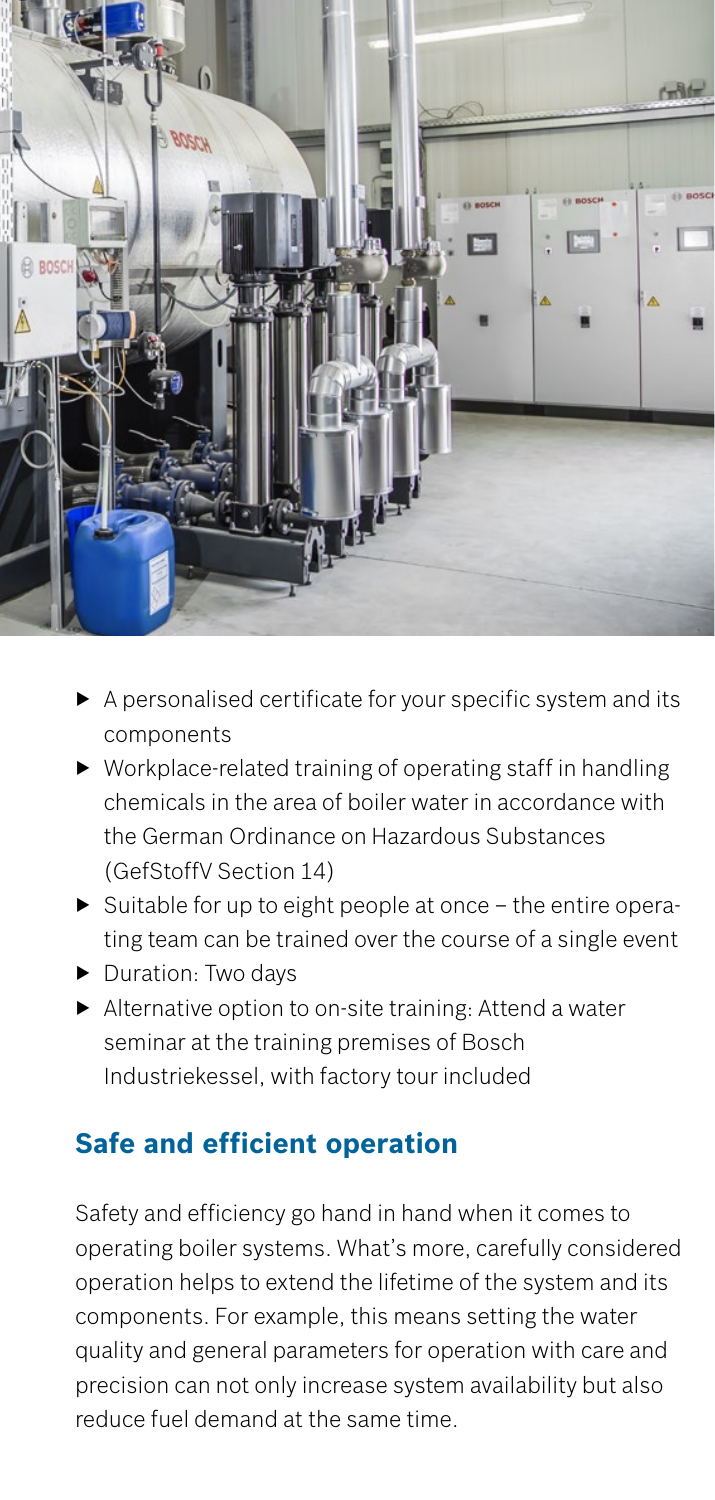# **Bosch water seminar** Effective, tailored, practical

The water seminar at your plant or at the Bosch Industriekessel factory normally lasts two days.

#### **Example course structure:**

- 1/2 day Dissemination of basic principles relating to hydrochemistry
- 1/2 day Explanation of water treatment in the context of the water quality guideline
- 1/2 day Water analysis performed by the participants, supervised by the trainer
- 1/2 day Overview of chemical conditioning, electronic monitoring of the water quality and malfunctions in boiler operation

#### **Number of participants:**

▶ Up to a maximum of eight people

#### **Costs:**

- ▶ Closed group seminar at the Bosch factory in Gunzenhausen/Bischofshofen: Flat rate of €3,420 per seminar and group (dates flexible on request)
- ▶ Open group seminar at the Bosch factory in Gunzenhausen: €750 per participant (costs of travel and accommodation are borne by the participants). Enquiries regarding fixed dates can be sent to: water-chemistry@bosch-industrial.com
- $\triangleright$  The training package includes training documents and certificates for participants, as well as the trainer's travel expenses within Germany and Austria
- ▶ Costs for training groups abroad are €3,420 plus the trainer's travel expenses from Germany

Costs for trainings abroad available on request: water-chemistry@bosch-industrial.com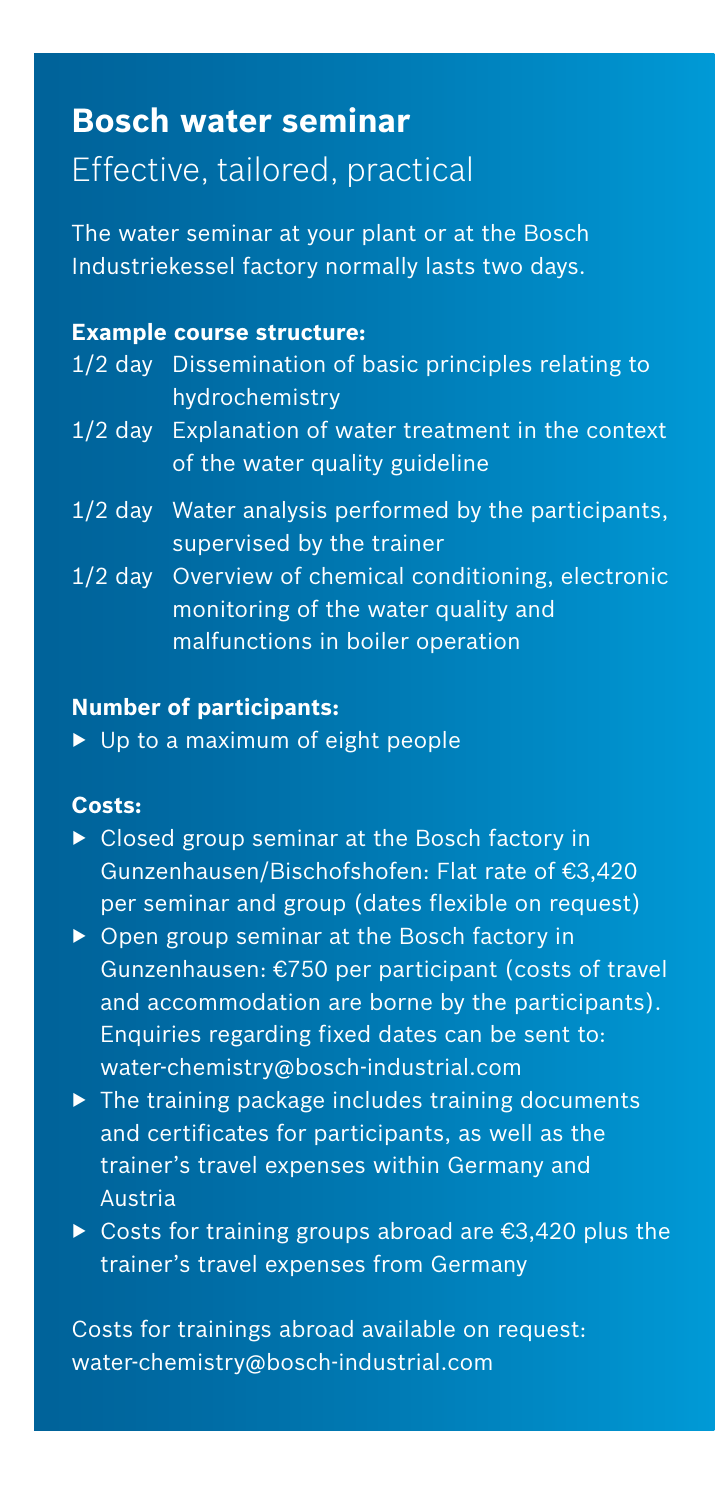# **Contents of the training**

- ▶ Boiler damage caused by insufficient water quality
- ▶ Raising awareness of the importance of water quality
- ▶ Dissemination of fundamental knowledge relating to hydrochemistry
- ▶ Damaging or disruptive reactions of waterborne substances
- ▶ The cycle of water in boiler systems
- $\blacktriangleright$  Explanation of the individual components for water treatment
- ▶ Water quality guideline B002
- ▶ Training in usage and interpretation of operating log
- $\blacktriangleright$  Training in practical skills for water analysis
- ▶ Overview of dosing chemicals
- ▶ Training in handling chemicals and hazardous substances (as per GefStoffV) in the area of boiler water
- ▶ Reducing incorrect dosing and damage
- $\blacktriangleright$  Practical tips for dealing with faults in boiler operation
- ▶ Presentation of the electronic monitoring system for water quality

The on-site training course also takes into account the particulars of your specific system. The practical training on your specific system ensures your operating staff gain the maximum benefit for their everyday tasks.